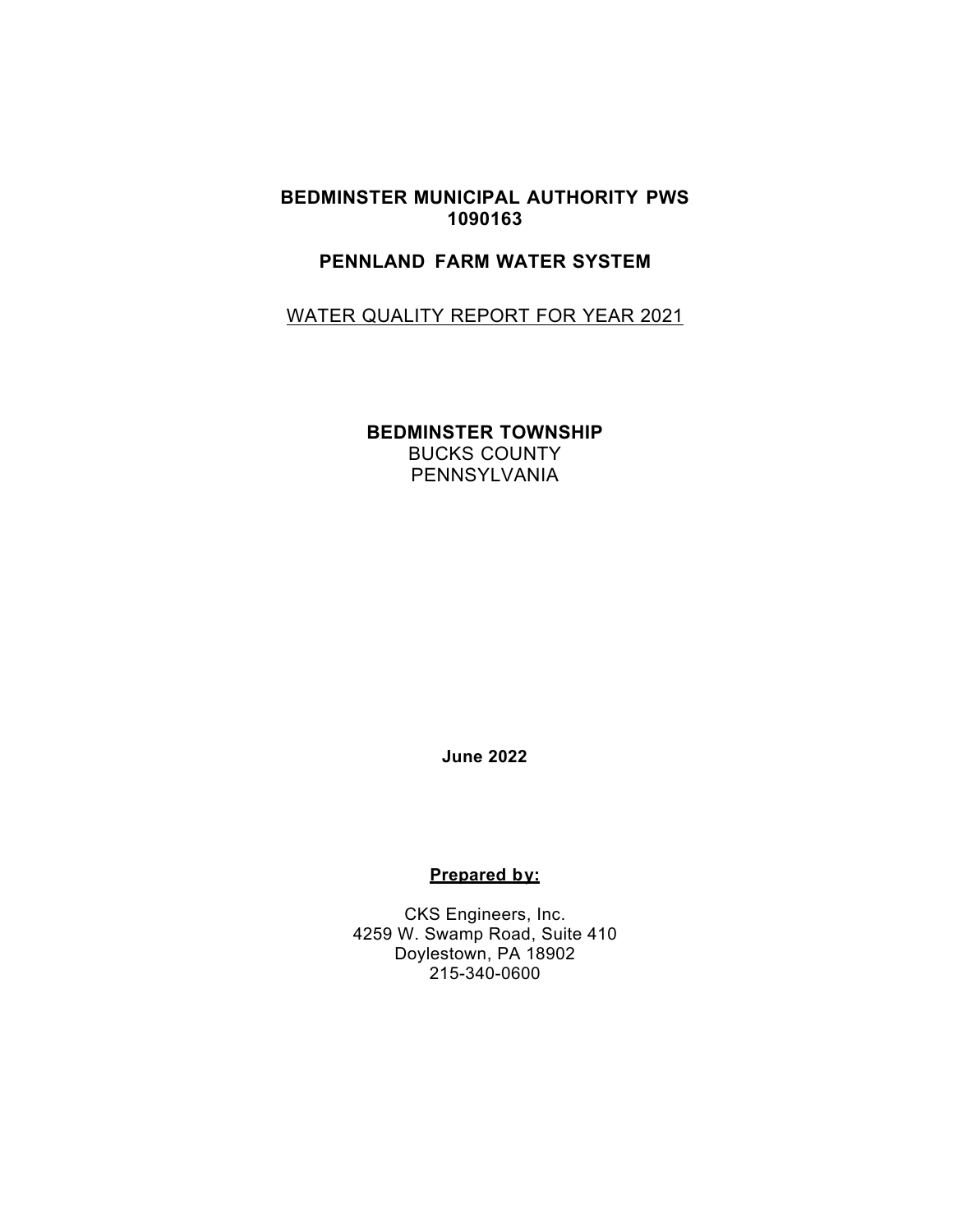# **2021 CONSUMER CONFIDENCE REPORT Bedminster Municipal Authority Pennland Farm (PWS1090163)**

# *Espanol* **(Spanish)**

*Este informe contiene información muy importante sobre su agua de beber. Tradúzcalo ó hable con alguien que lo entienda bien.* (This report contains very important information about your drinking water. Translate it, or speak with someone who understands it.)

#### **Is my water safe?**

Bedminster Municipal Authority (BMA) is pleased to present to you this year's Annual Drinking Water Quality Report, officially called a "Consumer Confidence Report". U.S. Environmental Protection Agency (EPA) and Pennsylvania Department of Environmental Protection (DEP) require community water suppliers to deliver a Consumer Confidence Report to their customers each year. This report is designed to inform you about the water quality and services we deliver to you every day. Our constant goal is to provide you with a dependable supply of drinking water.

IN 2021, BMA TAP WATER MET ALL EPA AND DEP DRINKING WATER HEALTH STANDARDS.

# **Do I need to take special precautions?**

Some people may be more vulnerable to contaminants in drinking water than the general population. Immuno-compromised persons, such as persons with cancer undergoing chemotherapy, persons who have undergone organ transplants, people with HIV/AIDS or other immune system disorders, some elderly and infants, can be particularly at risk from infections. These people should seek advice about drinking water from their health care providers. EPA and U.S. Centers for Disease Control and Prevention (CDC) guidelines on appropriate means to lessen the risk of infection by Cryptosporidium and other microbial contaminants are available from EPA's Safe Water Drinking Hotline (800-426-4791).

# **Where does my water come from?**

The water for Pennland Farm that BMA treats and supplies is drawn from two potable groundwater wells: Well No. 1 and Well No. 2 (Pennland Farm). The residential land uses surrounding these wells pose little susceptibility to potential sources of contamination. Source water monitoring serves as source water assessment and confirms the sources are not subjected to contamination.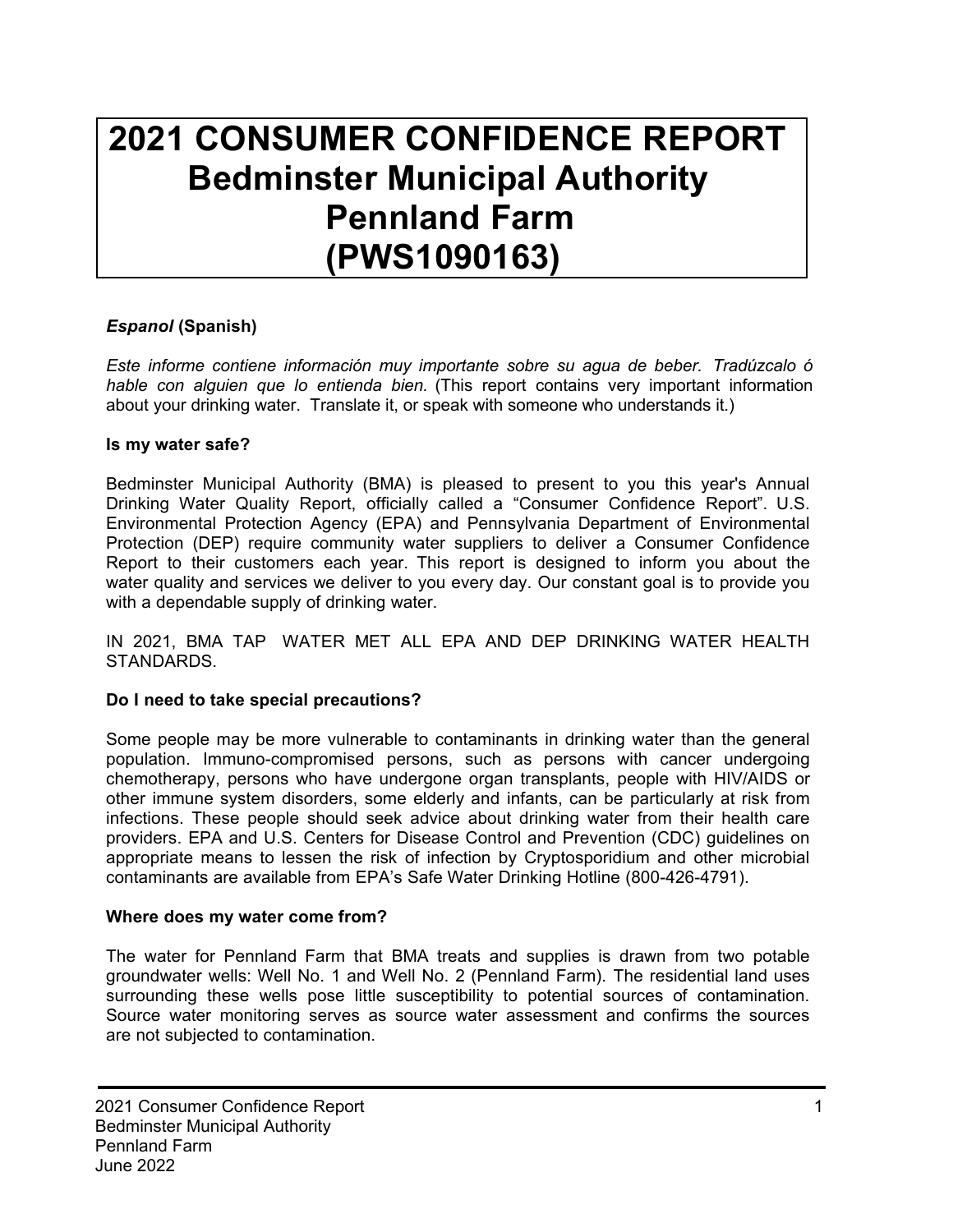#### **Why are there contaminants in my drinking water?**

Drinking water, including bottled water, may reasonably be expected to contain at least small amounts of some contaminants. The presence of contaminants does not necessarily indicate that water poses a health risk. More information about contaminants and potential health effects can be obtained by calling the EPA's Safe Drinking Water Hotline (800-426-4791). The sources of drinking water (both tap water and bottled water) include rivers, lakes, streams, ponds, reservoirs, springs, and wells. As water travels over the surface of the land or through the ground, it dissolves naturally occurring minerals and, in some cases, radioactive material, and can pick up substances resulting from the presence of animals or from human activity. Microbial contaminants, such as viruses and bacteria, may come from sewage treatment plants, septic systems, agricultural livestock operations, and wildlife. Inorganic contaminants, such as salts and metals, can be naturally occurring or result from urban stormwater runoff, industrial or domestic wastewater discharges, oil and gas production, mining, or farming. Pesticides and herbicides may come from a variety of sources such as agriculture, urban stormwater runoff and residential uses. Organic chemical contaminants, including synthetic and volatile organic chemicals, which are by-products of industrial processes and petroleum production, may come from gas stations, urban stormwater runoff and septic systems. Radioactive contaminants can either be naturally occurring or be the result of oil and gas production and mining activities. In order to ensure that tap water is safe to drink, EPA prescribes regulations that limit the amount of certain contaminants in water provided by public water systems. U.S. Food and Drug Administration (FDA) regulations establish limits for contaminants in bottled water which must provide the same protection for public health.

# **How can I get involved?**

If you have any questions about this report or concerning your water utility, please contact our office at 215-249-1042 or Mr. Mike Sullivan from Private Utilities Enterprises at 215-766-2626. Mr. Sullivan is a DEP licensed water system operator and operates BMA's water system. We want our valued customers to be informed about their water utility. If you wish to learn more, please attend any of our regularly scheduled meetings. They are held at 7:00 p.m. on the fourth Thursday of each month at the Bedminster Township Building, 3112 Bedminster Road (Rt. 113), Bedminster, Pennsylvania.

# **Monitoring and reporting of compliance data violations**

During 2021, BMA did have one violation regarding residual chlorine. The violation of the Disinfectant Requirements Rule occurred on 12/01/2021 and was administrative in nature (wrong site identified on sample). The violation was immediately rectified and corrected with PA's DEP.

# **Conclusion**

Based on BMA's 2021 sampling and analysis records, the water supplied by BMA complies with the drinking water standards established by the US EPA and the PA DEP.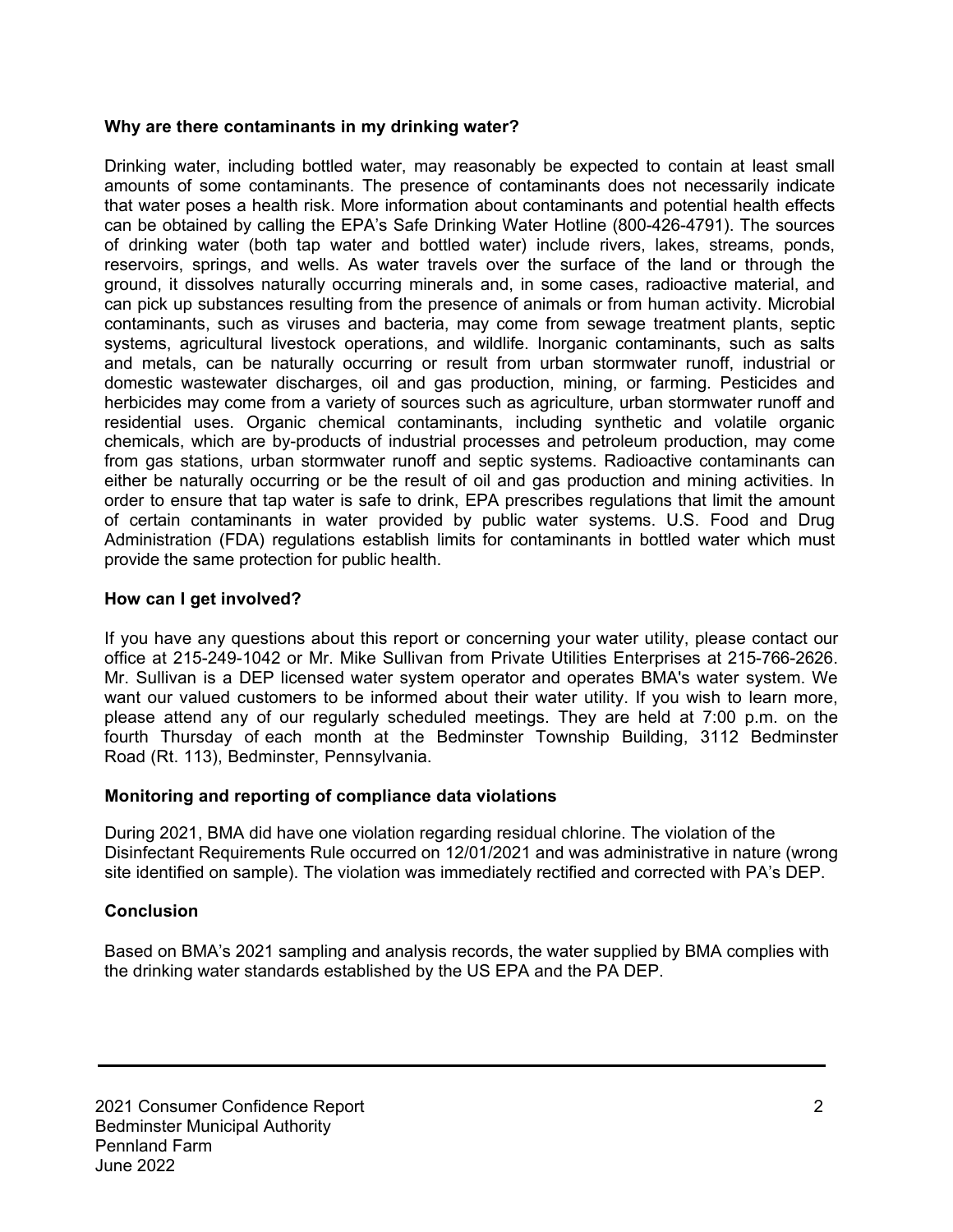Thank you for allowing BMA to continue providing your family with clean, quality water this year. In order to maintain a dependable water supply, we sometimes need to make improvements that will benefit all of our customers. Since BMA is a nonprofit organization, these improvements are sometimes reflected as rate structure adjustments. Thank you for understanding. BMA also requests the assistance from all our customers during drought conditions. With proper water conservation, each customer is assured to have adequate water supply and cost savings.

Practicing water conservation can be as simple as the following: turning off the faucet while shaving or brushing your teeth, operating only fully-loaded dish and clothes washers, and watering the lawn only during the early evening, especially during extremely hot days; doing so not only reduces the water loss through evaporation, but also allows the water to soak into the ground all night.

Please call our office if you have any questions. BMA works around the clock to provide top quality water to every tap in the water system. We ask that all our customers help us protect our water sources, which are the heart of our community, our way of life and our children's future.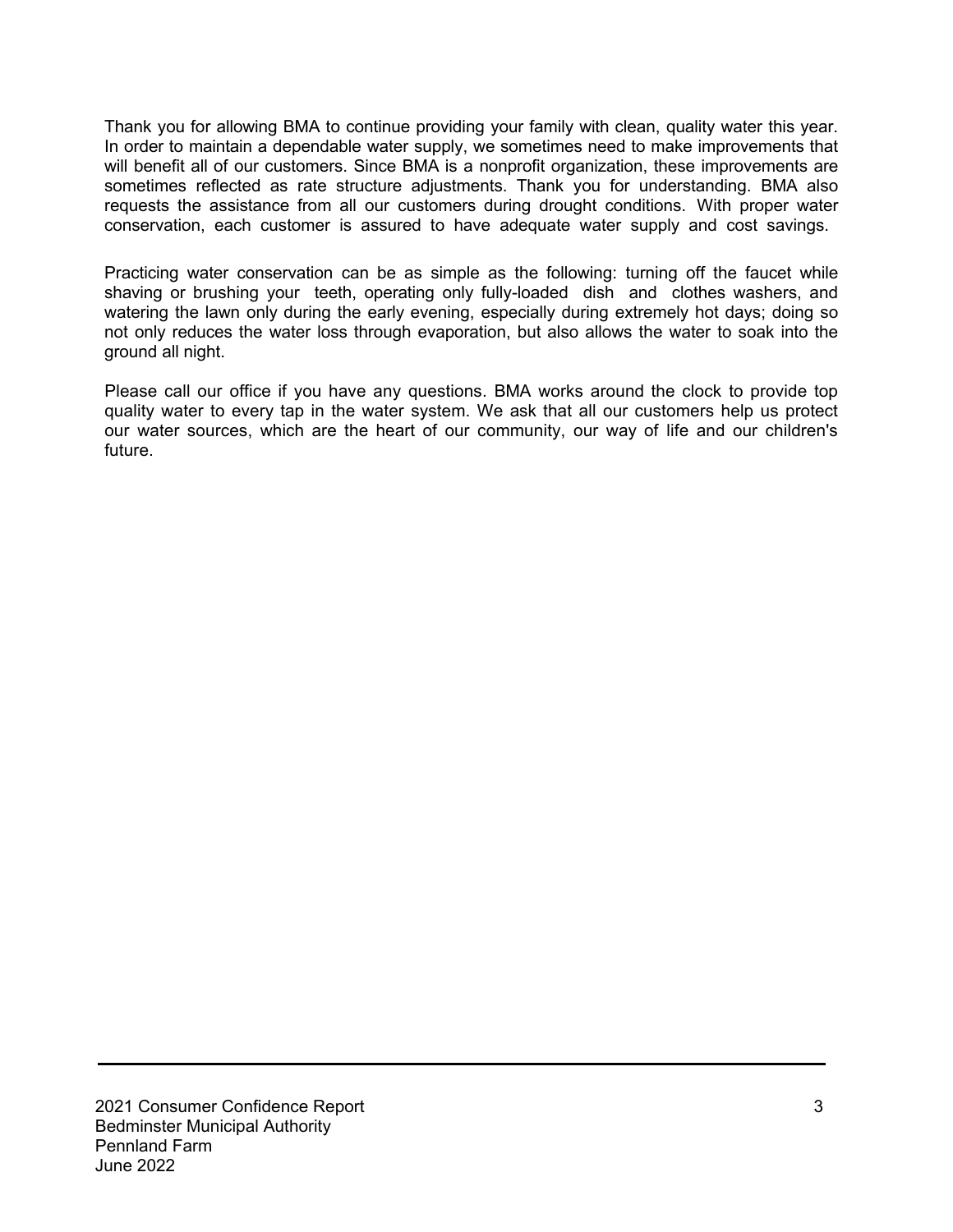# **Water Quality Data Table**

The table below lists all of the drinking water contaminants that we detected during the calendar year of this report and during the last five (5) years. The presence of contaminants in the water does not necessarily indicate that the water poses a health risk. Unless otherwise noted, the data presented in this table is from testing performed in the calendar year of the report. EPA and DEP require monitoring for certain contaminants less than once per year because the concentrations of these contaminants do not change frequently.

EPA and DEP require testing for trichloroethylene (TCE), but do not require testing for methyl tertiary-butyl ether (MTBE). In order to further ensure the high quality of our tap water, BMA voluntarily monitored for MTBE during the 2020 monitoring year. None was detected.

DURING 2021, BMA DID NOT DETECT ANY TCE IN OUR WATER.

| <b>Important Drinking Water Definitions</b>      |                                                                                                                                                                                                                 |  |  |  |  |  |  |  |
|--------------------------------------------------|-----------------------------------------------------------------------------------------------------------------------------------------------------------------------------------------------------------------|--|--|--|--|--|--|--|
| <b>Term</b>                                      | <b>Definition</b>                                                                                                                                                                                               |  |  |  |  |  |  |  |
| Action Level (AL)                                | The concentration of a contaminant which, if exceeded,<br>triggers treatment or other requirements which a water<br>system must follow.                                                                         |  |  |  |  |  |  |  |
| Maximum Contaminant Level (MCL)                  | The highest level of a contaminant that is allowed in<br>drinking water. MCLs are set as close to the MCLGs as<br>feasible using the best available treatment technology.                                       |  |  |  |  |  |  |  |
| Maximum Contaminant Level Goal (MCLG)            | The level of a contaminant in drinking water below which<br>there is no known or expected risk to health. MCLGs<br>allow for a margin of safety.                                                                |  |  |  |  |  |  |  |
| Maximum Residual Disinfectant Level (MRDL)       | The highest level of a disinfectant allowed in drinking<br>water. There is convincing evidence that addition of a<br>disinfectant is necessary for control of microbial<br>contaminants.                        |  |  |  |  |  |  |  |
| Maximum Residual Disinfectant Level Goal (MRDLG) | The level of a drinking water disinfectant below which<br>there is no known or expected risk to health. MRDLGs do<br>not reflect the benefits of the use of disinfectants to<br>control microbial contaminants. |  |  |  |  |  |  |  |
| Minimum Residual Disinfectant Level (MinRDL)     | The minimum level of residual disinfectant required at the<br>entry point to the distribution system.                                                                                                           |  |  |  |  |  |  |  |
| <b>MCL in CCR Units</b>                          | This column converts the traditional MCL (mg/L) into the<br>required units. For instance, the traditional MCL of<br>antimony is 0.006 mg/L. By multiplying by 1,000, the MCL<br>is converted to 6 ppb.          |  |  |  |  |  |  |  |
| Treatment Technique (TT)                         | A required process intended to reduce the level of a<br>contaminant in drinking water.                                                                                                                          |  |  |  |  |  |  |  |

2021 Consumer Confidence Report 4 Bedminster Municipal Authority Pennland Farm June 2022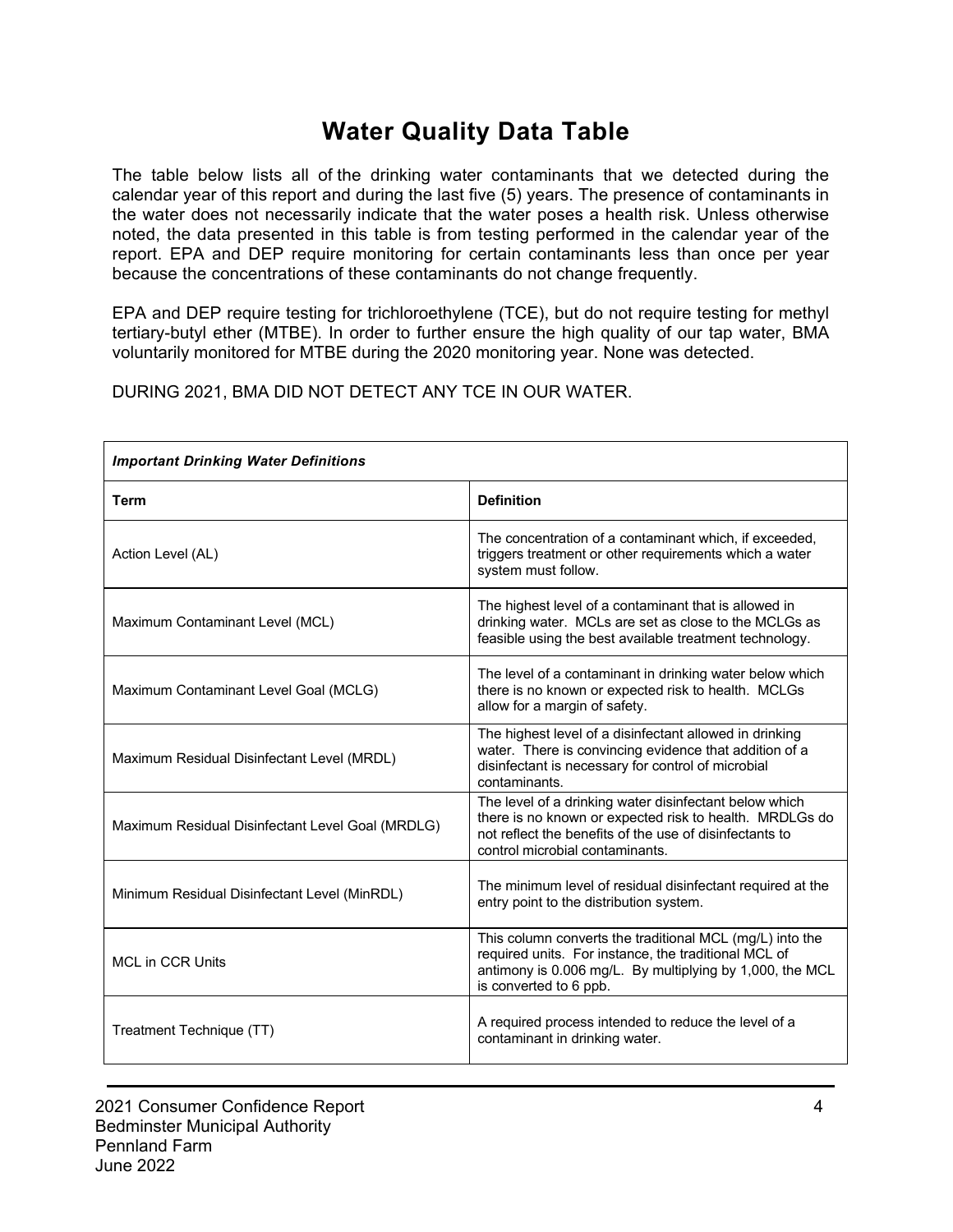| <b>Detected Contaminants Table</b><br>(See Unit Descriptions and Important Drinking Water Definitions below for explanations of the terms<br>used in this table) |                                   |             |                          |           |               |                                        |     |                                                                                                                    |  |
|------------------------------------------------------------------------------------------------------------------------------------------------------------------|-----------------------------------|-------------|--------------------------|-----------|---------------|----------------------------------------|-----|--------------------------------------------------------------------------------------------------------------------|--|
| <b>Contaminants</b>                                                                                                                                              | <b>MCL</b> in<br><b>CCR Units</b> | <b>MCLG</b> | Level<br><b>Detected</b> | Low       | Range<br>High | <b>Sample Violation</b><br><b>Date</b> | Y/N | <b>Possible Sources of</b><br>Contamination                                                                        |  |
| <b>Disinfectants and Disinfection By-Products</b>                                                                                                                |                                   |             |                          |           |               |                                        |     |                                                                                                                    |  |
|                                                                                                                                                                  |                                   |             |                          |           |               |                                        |     | (There is convincing evidence that addition of a disinfectant is necessary for control of microbial contaminants.) |  |
| Chlorine (ppm)                                                                                                                                                   | $MRDL = 4 MRDLG = 4 1.72$         |             |                          | 0.97      | 1.72          | 2021                                   | No  | Water additive used to<br>control microbes                                                                         |  |
| Haloacetic Acids (ppb)                                                                                                                                           | 60                                | <b>NA</b>   | 11.2                     | <b>NA</b> | 11.2          | 2019                                   | No  | By-product of drinking water<br>disinfection                                                                       |  |
| <b>Total Trihalomethanes</b><br>(ppb)                                                                                                                            | 80                                | <b>NA</b>   | 24.6                     | <b>NA</b> | 24.6          | 2019                                   | No  | By-product of drinking water<br>chlorination                                                                       |  |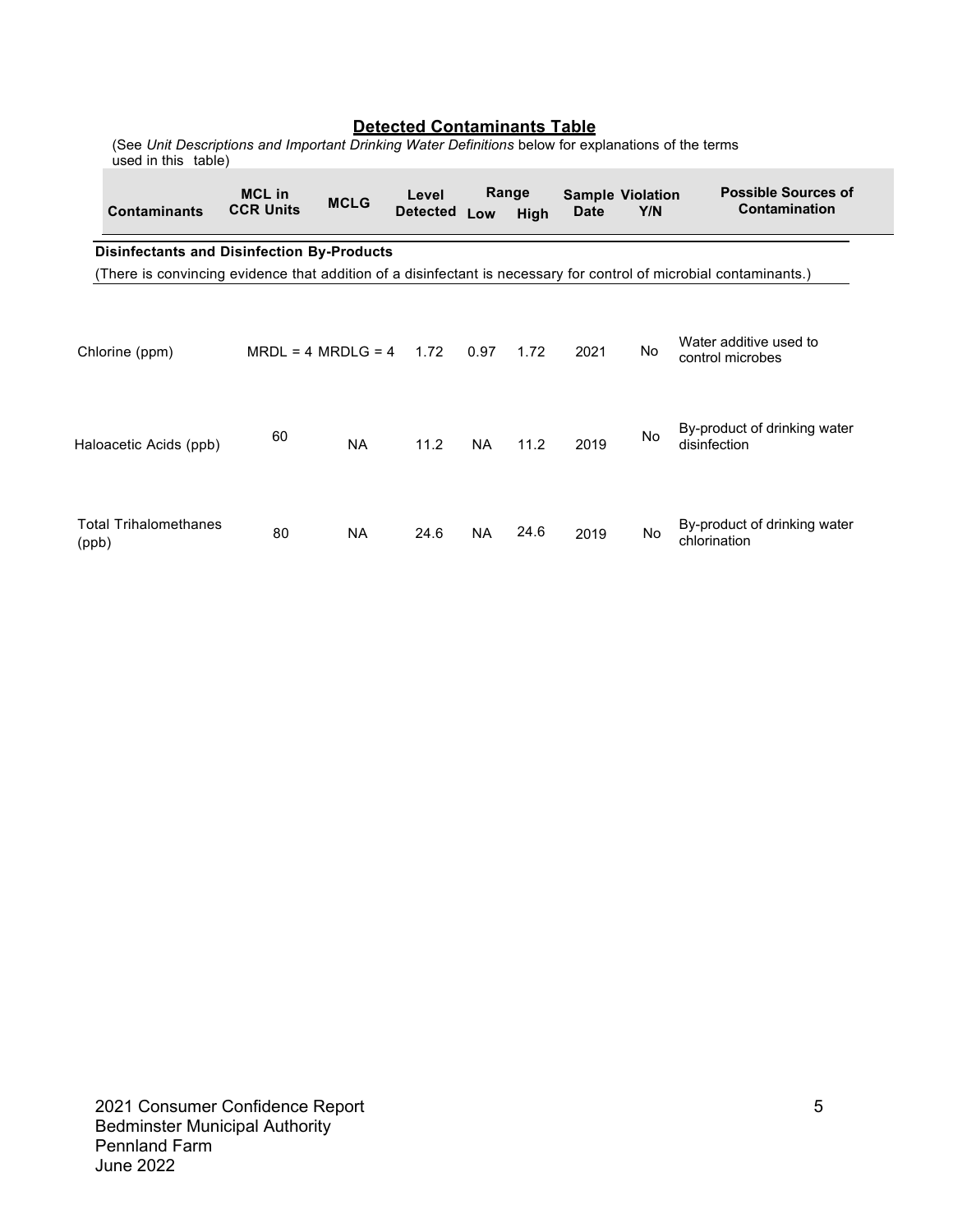| <b>Contaminants</b> | <b>MCL in</b>    | <b>MCLG</b> | Range<br>Level    |  | <b>Sample Violation</b> |             | <b>Possible Sources of</b> |
|---------------------|------------------|-------------|-------------------|--|-------------------------|-------------|----------------------------|
|                     | <b>CCR Units</b> |             | Detected Low High |  |                         | <b>Date</b> | Y/N                        |

**\_\_\_\_\_\_\_\_\_\_\_\_\_\_\_\_\_\_\_\_\_\_\_\_\_\_\_\_\_\_\_\_\_\_\_\_\_\_\_\_\_\_\_\_\_\_\_\_\_\_\_\_\_\_\_\_\_\_\_\_\_\_\_\_\_\_\_\_\_\_\_\_\_\_\_\_\_\_\_\_\_\_\_\_\_\_\_\_\_\_\_\_\_** 

 $\mathcal{L}_\mathcal{L} = \{ \mathcal{L}_\mathcal{L} = \{ \mathcal{L}_\mathcal{L} = \{ \mathcal{L}_\mathcal{L} = \{ \mathcal{L}_\mathcal{L} = \{ \mathcal{L}_\mathcal{L} = \{ \mathcal{L}_\mathcal{L} = \{ \mathcal{L}_\mathcal{L} = \{ \mathcal{L}_\mathcal{L} = \{ \mathcal{L}_\mathcal{L} = \{ \mathcal{L}_\mathcal{L} = \{ \mathcal{L}_\mathcal{L} = \{ \mathcal{L}_\mathcal{L} = \{ \mathcal{L}_\mathcal{L} = \{ \mathcal{L}_\mathcal{$ 

#### **Inorganic Contaminants**

There were no detected Organic Contaminants in 2021.

#### **Secondary Contaminants**

There were no detected Secondary Contaminants in 2021.

| <b>Radioactive Contaminants</b> |                 |   |      |              |      |    |                             |  |  |
|---------------------------------|-----------------|---|------|--------------|------|----|-----------------------------|--|--|
| Alpha<br>Emitters<br>(pCi/l)    | 15              | 0 | 2.02 | 2.02 2.02    | 2017 | No | Erosion of natural deposits |  |  |
| Uranium (µg/l)                  | 20              | 0 | 0.97 | 0.97 0.97    | 2017 | No | Erosion of natural deposits |  |  |
| Radium 226<br>(pCi/l)           | $5\phantom{.0}$ | 0 | 0.46 | $0.46$ 0.46  | 2017 | No | Erosion of natural deposits |  |  |
| Radium 228<br>(pCi/l)           | 5               | 0 | 1.02 | 1.02<br>1.02 | 2017 | No | Erosion of natural deposits |  |  |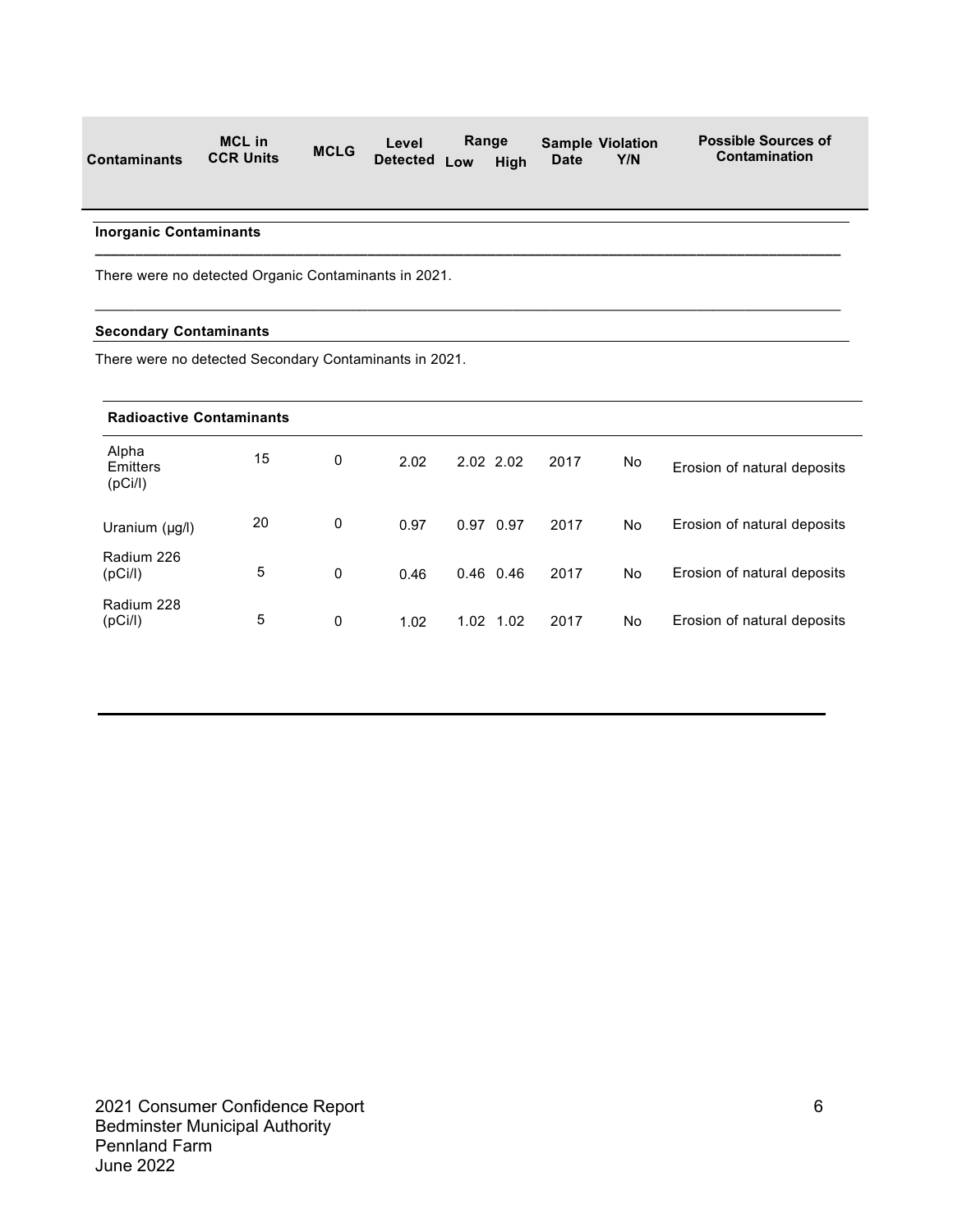#### **Entry Point Disinfectant Residual Table**

(See *Unit Descriptions* and *Important Drinking Water Definitions* below for explanations of the terms used in this table)

| Contaminant       | <b>Minimum</b><br><b>Disinfectant</b><br><b>Residual</b><br>"MinRDL" | Lowest<br>Level<br><b>Detected</b> | Range or<br><b>Detections</b> | <b>Units</b> | <b>Sample Date</b> | <b>Violation</b><br>Y/N | <b>Possible Sources of</b><br>Contamination |
|-------------------|----------------------------------------------------------------------|------------------------------------|-------------------------------|--------------|--------------------|-------------------------|---------------------------------------------|
| Chlorine<br>(ppm) | 0.40                                                                 | 0.89                               | $0.89 - 3.6$                  | ppm          | 2021               | No                      | Water additive used<br>to control microbes  |

#### **Lead and Copper Table**

(See *Unit Descriptions* and *Important Drinking Water Definitions* below for explanations of the terms  $used$  in this table)

\_\_\_\_\_\_\_\_\_\_\_\_\_\_\_\_\_\_\_\_\_\_\_\_\_\_\_\_\_\_\_\_\_\_\_\_\_\_\_\_\_\_\_\_\_\_\_\_\_\_\_\_\_\_\_\_\_\_\_\_\_\_\_\_\_\_\_\_\_\_\_\_\_\_\_\_\_\_\_\_

| Contaminant                   | <b>AL</b> | <b>MCLG</b> | Your<br>Water<br>90 <sup>th</sup><br><b>Percentile</b> | # of Sites<br><b>Above AL</b><br>of Total<br><b>Sites</b> | <b>Sample</b><br>Date | <b>Exceeds</b><br><b>AL</b> | <b>Possible Sources of</b><br>Contamination                                                                        |
|-------------------------------|-----------|-------------|--------------------------------------------------------|-----------------------------------------------------------|-----------------------|-----------------------------|--------------------------------------------------------------------------------------------------------------------|
| <b>Inorganic Contaminants</b> |           |             |                                                        |                                                           |                       |                             |                                                                                                                    |
| Lead (ppb)                    | 15        | 0           | $\mathbf{0}$                                           | $0$ out of 5                                              | 2019                  | No.                         | Corrosion of household<br>plumbing systems; Erosion<br>of natural deposits                                         |
| Copper (ppm)                  | 1.3       | 1.3         | 0.048                                                  | $0$ out of 5                                              | 2019                  | No                          | Corrosion of household<br>plumbing systems;<br>Erosion of natural<br>deposits; Leaching from<br>wood preservatives |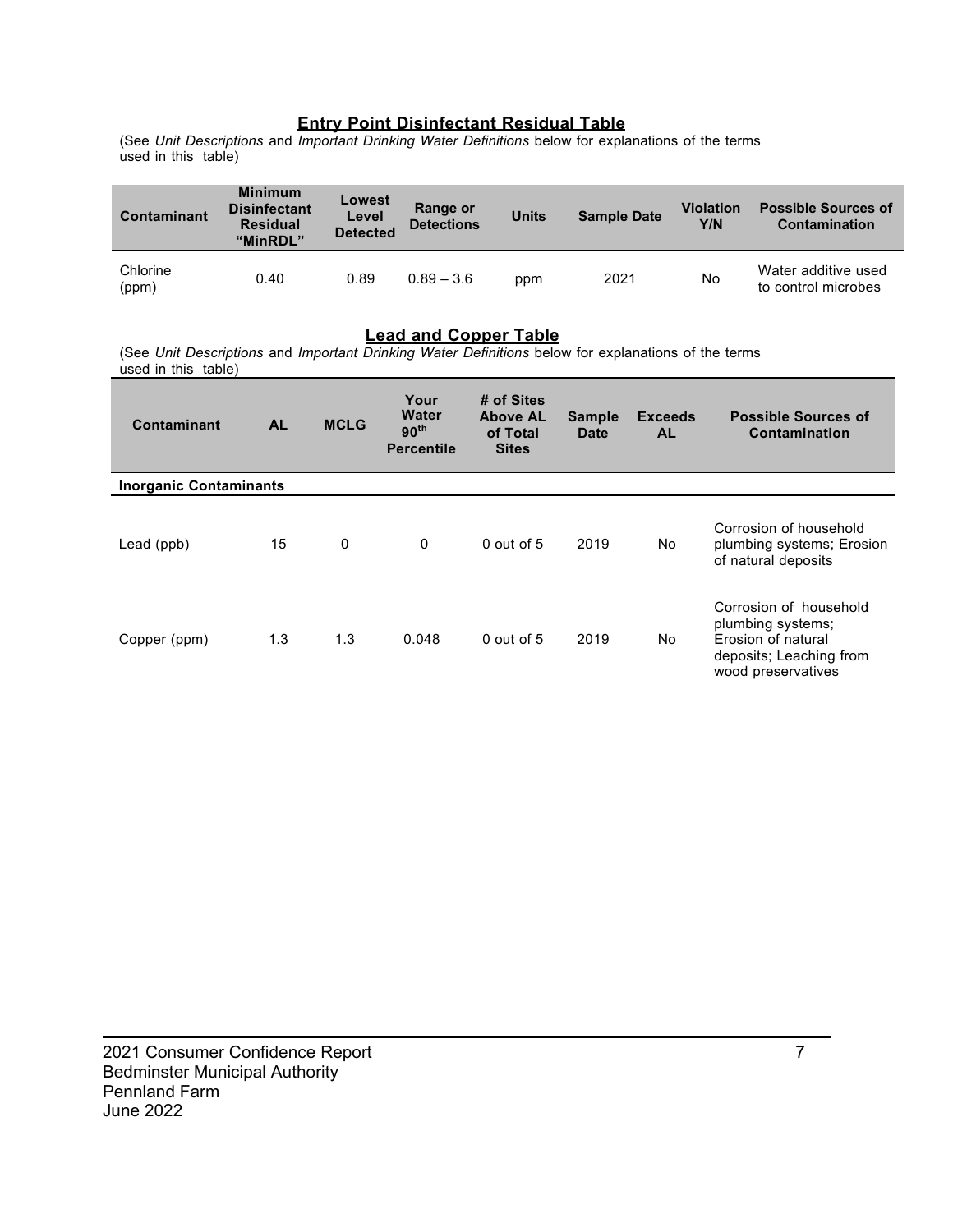#### **Microbial Table**

(See *Unit Descriptions* and *Important Drinking Water Definitions* below for explanations of the terms used in this table)

| <b>Contaminants</b>                      |                                                                                          | <b>MCL</b>                                                       | <b>MCLG</b> | Highest # or %<br><b>Positive</b><br><b>Samples</b> | <b>Violation</b><br>Y/N | <b>Possible Sources of</b><br>Contamination |  |  |
|------------------------------------------|------------------------------------------------------------------------------------------|------------------------------------------------------------------|-------------|-----------------------------------------------------|-------------------------|---------------------------------------------|--|--|
| <b>Total Coliform</b><br><b>Bacteria</b> | For systems that collect<br><40 samples/month:<br>more than 1 positive<br>monthly sample |                                                                  | 0           | 0                                                   | No                      | Naturally present in the<br>environment     |  |  |
| <b>Unit Descriptions</b>                 |                                                                                          |                                                                  |             |                                                     |                         |                                             |  |  |
| Term                                     |                                                                                          | <b>Definition</b>                                                |             |                                                     |                         |                                             |  |  |
| Mrem/year                                |                                                                                          | Millirems per year (a measure of radiation absorbed by the body) |             |                                                     |                         |                                             |  |  |
| pCi/L                                    |                                                                                          | Picocuries per liter (a measure of radioactivity)                |             |                                                     |                         |                                             |  |  |
| ppb                                      |                                                                                          | Parts per billion, or micrograms per liter (µg/L)                |             |                                                     |                         |                                             |  |  |
| ppm                                      |                                                                                          | Parts per million, or milligrams per liter (mg/L)                |             |                                                     |                         |                                             |  |  |
| ppq                                      |                                                                                          | Parts per quadrillion, or picograms per liter                    |             |                                                     |                         |                                             |  |  |
| ppt                                      |                                                                                          | Parts per trillion, or nanograms per liter                       |             |                                                     |                         |                                             |  |  |

*Information about Lead:* While your drinking water meets EPA's standard for lead, it does contain low levels of lead. If present, elevated levels of lead can cause serious health problems, especially for pregnant women and young children. Lead in drinking water is primarily from materials and components associated with service lines and home plumbing. BMA is responsible for providing high quality drinking water, but cannot control the variety of materials used in plumbing components. When your water has been sitting for several hours, you can minimize the potential for lead exposure by flushing your tap for 30 seconds to 2 minutes before using water for drinking or cooking. If you are concerned about lead in your water, you may wish to have your water tested. Additional information on lead in drinking water, testing methods, and steps you can take to minimize exposure is available from the Safe Drinking Water Hotline (800-426-4791) or at *http://www.epa.gov/safewater/lead*.